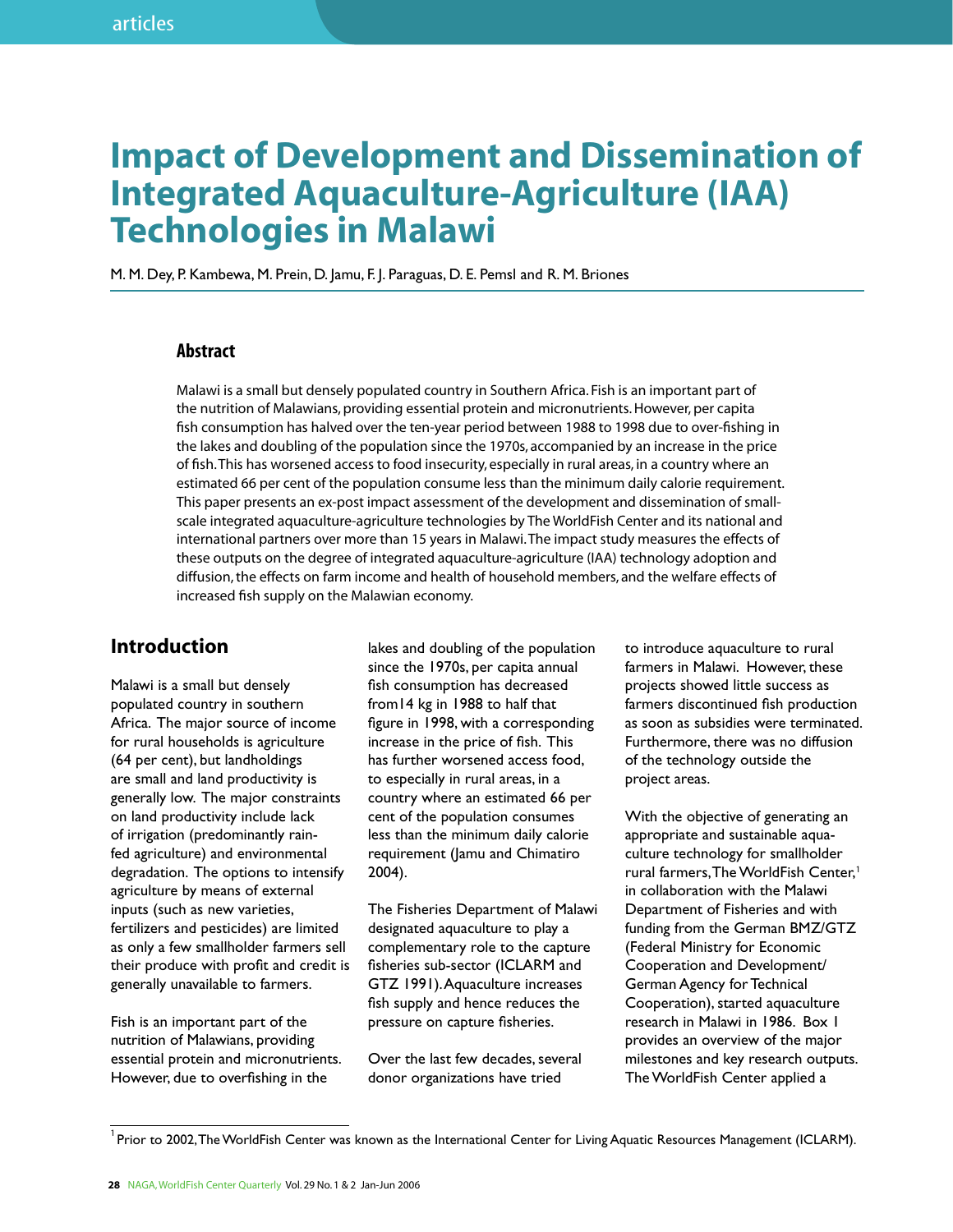#### **Box 1. Description of the research by the WorldFish Center and partners in Malawi that led to the technical innovation.**

**Phase 1 (1986-1990):** The WorldFish Center, in collaboration with the Malawi Government and the University of Malawi, conducted a broad range of biological, socio-economic and interdisciplinary research to develop aquaculture technologies and to integrate these into low-input farming systems in the country (ICLARM and GTZ 1991). On-station studies were carried out at the Malawi National Aquaculture Center (NAC) in Domasi to devise management strategies based on locally available resources. A basket of technologies for fish production within an IAA system context suitable for small-scale farming was developed. Extension personnel disseminated these technologies to farmers through the concurrently operating, bilateral Malawi-German Fisheries and Aquaculture Development (MAGFAD) project. Technology adoption by smallholders, however, did not meet aspirations.

**Phase 2 (1991-1994):** The WorldFish Center moved away from the classical top-down dissemination of technology to a new approach for aquaculture technology development through on-farm experimentation (Lightfoot et al. 1993; Lightfoot and Noble 1993) and transfer that was based on farmer-scientist research partnerships (FSRP). The approach utilized the prevailing resource base and considered constraints faced by farmers to establish an incremental process of adoption steps, in which the technology changes were individual farmer-approved and farm-specific (Brummett and Noble 1995; Brummett and Costa-Pierce 2002; Brummett 2002). The relationship established with the farming community also facilitated the collection of longer-term monitoring data on technology adoption and impact, using the RESTORE tool (Lightfoot et al. 2000).

| Major milestones of IAA research by The WorldFish Center and its partners: |  |
|----------------------------------------------------------------------------|--|
|                                                                            |  |

| Year      | Major milestone                                                                                                                                                                                                                                                                                                                                                                                                            |
|-----------|----------------------------------------------------------------------------------------------------------------------------------------------------------------------------------------------------------------------------------------------------------------------------------------------------------------------------------------------------------------------------------------------------------------------------|
| 1988      | Understanding of the agro-ecological and socio-economic environments in which Malawian small-scale farmers live.                                                                                                                                                                                                                                                                                                           |
| 1988-1990 | Development of the integrated resource management concept, which refers to the synergistic movement and utilization of<br>resources between and among farm and household enterprises.<br>Assessment of local availability of potentially useful bio-resources and their efficiency as pond inputs.<br>On-station testing of IAA technologies.<br>Demonstration of the impact of IAA through farmer-managed on-farm trials. |
| 1991      | Wide adoption of integrated rice-fish technology in the Zomba district.                                                                                                                                                                                                                                                                                                                                                    |
| 1991-94   | On-farm testing of IAA technologies.<br>Development of the FSRP approach to aquaculture technology development and dissemination utilizing RESTORE through<br>Research-Extension Teams (RETs).<br>2000 Incorporation of the FSRP approach into the National Fisheries and Aquaculture Policy.                                                                                                                              |
| 2003-04   | The aquaculture sector benefited from the Highly Indebted Poor Countries initiative funds that were allocated for the construction<br>of fishponds for poor female-headed households. The funds paid for locally supplied labor. About 751 fishponds were constructed<br>in 2003 with an individual area ranging from 300 $m2$ to 400 m <sup>2</sup> .                                                                     |

new Farmer Participatory Research approach, in which the potential for farmers to add an additional enterprise to their farms through fish farming was assessed.

This approach, termed RESTORE (Research Tools for Natural Resource Management, Monitoring and Evaluation), is a combination of farmer-participatory field procedures and an analytical database (Lightfoot et al. 2000). The approach involves the use of integrated aquacultureagriculture (IAA) in which existing resources (in the form of organic wastes and byproducts) on and around the farm are utilized as much as possible as nutrient inputs to the

pond and also to other enterprises, leading to more environmentally sound farming systems (Lightfoot et al. 1993; Lightfoot and Noble 2001).

It was implemented by Research Extension Teams (RETs) under the Farmer-Scientist Research Partnership (FSRP) concept (Brummett and Noble 1995; Brummett 2002). The adoption of IAA technologies enhances the sustainability and productivity of farming systems through resource recycling and use of pond water and nutrients for growing agricultural crops (Chimatiro and Scholz 1995; Brummett and Costa-Pierce 2002).

The outputs of The WorldFish Center's project in Malawi are twofold: (i) generation of integrated aquaculture-agriculture production technologies and (ii) development of a technology transfer approach for aquaculture in small-scale farming in Africa.

This paper presents an ex-post impact assessment of the development and dissemination of small-scale integrated aquacultureagriculture technologies by The WorldFish Center and its national and international partners over more than 15 years in Malawi. The impact study measures the effects of these project outputs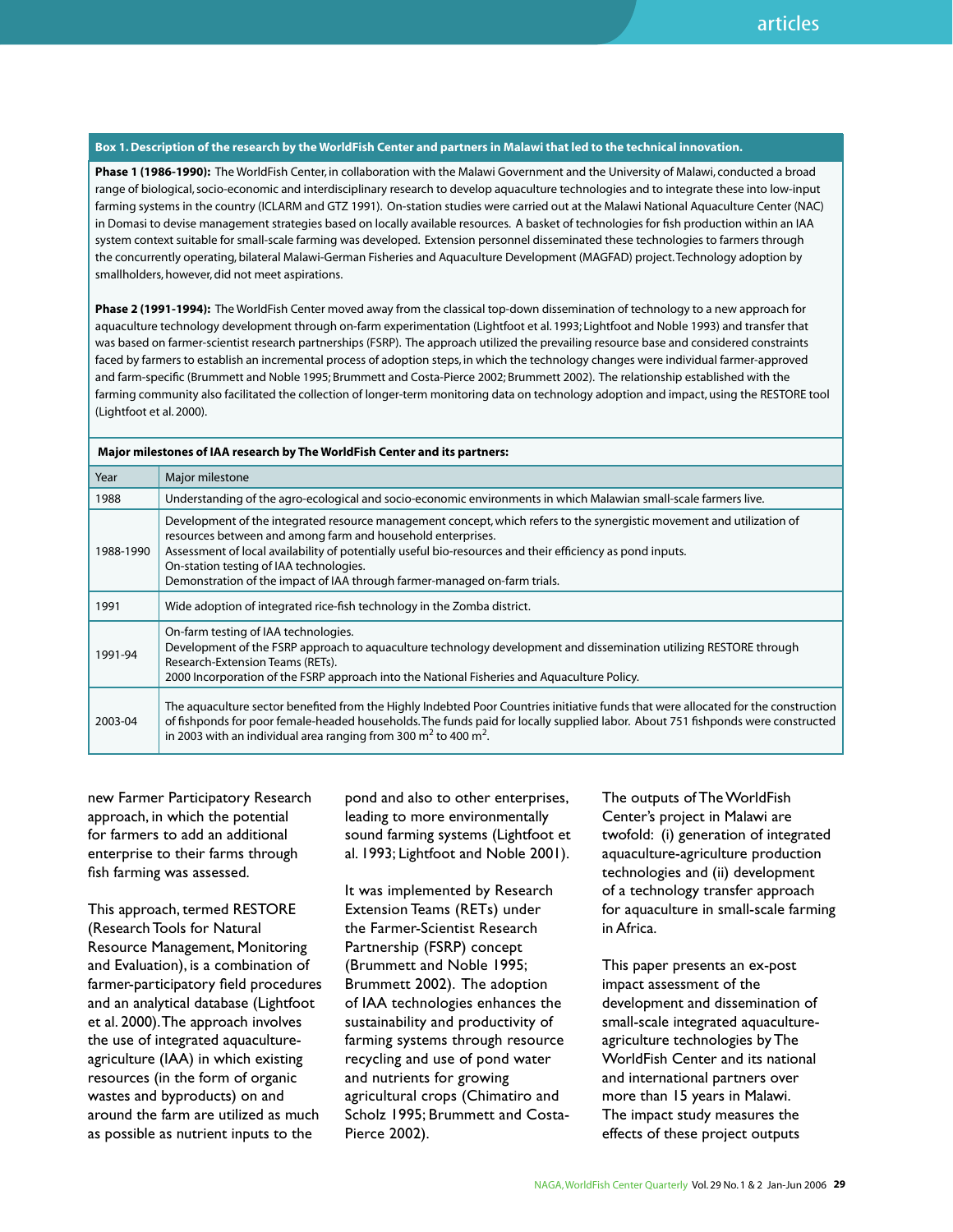

Figure 1. Schematic diagram of farm productivity and household welfare.



Study team interviewing farmers at a field site in Mwanze, Malawi.

on the degree of IAA technology adoption and diffusion, the effects on farm income and health of household members and the welfare effects of increased fish supply on the Malawian economy.

## **Impact Assessment Framework**

The study rests on the overall hypothesis that IAA leads to improved farm productivity. This is because firstly IAA offers a set of technologies in which conventional inputs such as labor, organic fertilizer and capital can be used more effectively. Secondly, IAA improves human and social

capital, thus increasing farmers' efficiency and improving the use of natural resource capital, such as soil, water and biodiversity. Improvements in human and social capital result from learning new input use techniques via extension or technology transfer between farmers. Finally, IAA offers farmers an opportunity to increase utilization of biodiversity. In this way, through the improved use of natural capital and other inputs, farmers are likely to increase their productivity (Fig. 1).

This results in households realizing higher incomes and higher consumption, which lead to better

health. From this, the following hypotheses can be drawn:

- An IAA household as compared to a non-IAA household is likely to have
	- higher farm productivity,
	- greater technical efficiency,
	- greater human capital.
- Higher human capital and social capital result in higher efficiency of farmers.
- Increased farm productivity leads to higher household income and higher consumption.
- Higher income and higher consumption leads to better household health.

Thus, it is of interest to determine which factors facilitate the adoption of the IAA technology and which factors bring about improved productivity and, therefore, lead to an improved health status. A two-stage framework was used for this ex-post impact assessment of IAA research in Malawi. Stage one identified factors determining adoption of IAA and thus established which technical, socioeconomic, institutional and policy factors can be associated with its successful adoption. In stage two, the effect of IAA adoption on efficiency, food security, employment, and sustainability of farming systems was assessed.

The welfare impact of the IAA technologies on producers and consumers at the national level was estimated using standard economic surplus techniques. In addition, the Internal Rate of Return (IRR) of investment in IAA research and development was estimated. Small-scale farm households that, in principle, could have but chose not to adopt IAA technology, were used as the basis for comparison (counterfactual).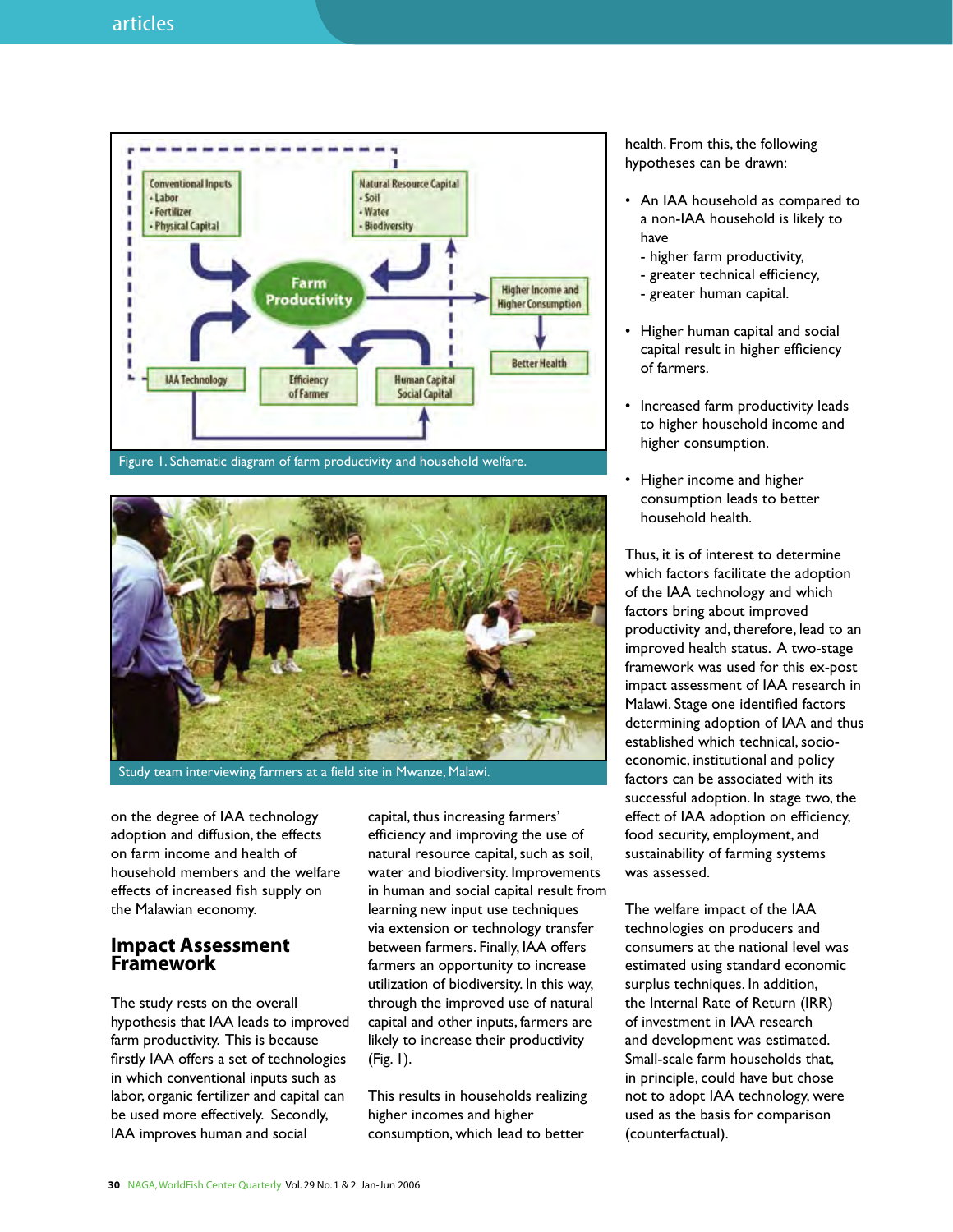Data were collected in early 2004 through a survey of IAA-adopting and non-adopting farmers at six sites in Malawi. At each of the six study sites, 30 IAA and 30 non-IAA (i.e., 'control') respondents were selected representing agro-ecological conditions with a good potential for fish farming and typical socioeconomic conditions for rural Malawi. Out of 360 sample farmers, 315 were available for interview. Additional data sources used included monitoring data from a small sample of farmer project participants and a household health survey of 545 respondents including IAA and non-IAA farms.

The analysis applied a comprehensive impact assessment framework and included an adoption study. Impact pathways were explored based on land use changes, input use efficiency, total factor productivity, farm profitability and farm income. To describe the adoption process, a two-stage adoption model was used. The first step captured the adoption decision and the second one the intensity of adoption as measured by the integration level of aquaculture with other farm enterprises. Land use changes were measured by using frequency statistics. To account for the multi-output multi-input setting of the IAA system the concept of interspatial total factor productivity was applied. Profitability was compared using descriptive statistics, while the income effects of IAA adoption were measured by applying econometric procedures (Dey et al. 2006). In addition, a stochastic production and technical efficiency function was estimated that could provide some indication of the IAA technology transfer approach on the technical efficiency of input use.

At the household level, descriptive statistics and parametric tests were used to assess the impact of IAA adoption on the food consumption pattern and the

#### **Box 2. Summary of farm level impacts of IAA adoption in Malawi.**

- IAA farmers grow more high value crops (e.g., vegetables) around their fishponds.
- Total factor productivity of IAA adopters exceeds those of non-adopters by 11 per cent.
- Labor input of IAA adopters exceeds those of non-adopters by 25 per cent.
- Average farm profits per unit area owned by IAA adopters are more than double those of non-adopters.
- Net farm income of IAA adopters exceeds those of non-adopters by 60 per cent.
- Fish accounts for slightly more than 10 per cent of net farm income of IAA adopters.
- An increase of 1 per cent in the probability of IAA adoption increases net farm income per ha by 0.9 per cent.
- Farm size has a negative corelation with net farm income per ha positive corelation with the IAA adoption decision, i.e., larger farmers are more likely to adopt IAA.
- IAA adopters are technically more efficient than non-adopters.
- IAA adopters consume more animal protein than non-adopters.
- No significant impact of IAA adoption on the nutritional status of children below five years could be demonstrated. However, this may be shown in the longer term.
- Case studies revealed that IAA reduces nitrogen loss, increases nitrogen use efficiency and has a positive effect on sustainability.



View of farm with vegetable plots adjacent to fish ponds in Thyolo district.

household's nutritional status. The welfare effects of the project on the Malawian economy were estimated by calculating the economic surplus using a multi-commodity model. The increase in consumer and producer surplus was used as a measure of gross benefit. Accounting for the research and development (R&D) investment and taking into consideration the effect of other aquaculture projects on fish output, the internal rate of return was calculated. The quantitative analysis was further complemented by case studies reporting on the success of individual adopters.

## **Adoption**

The use of IAA as a strategy to promote the development of aquaculture in Malawi has resulted in sustained increases in fish production from small farms. When The WorldFish Center started its operations in Malawi in 1986, the total annual fish production from all fishponds combined was around 90 t per year. The total fish production from fishponds has currently (in 2005) increased to around 1 000 t per year.

Aquaculture production in Malawi increased at an average annual rate of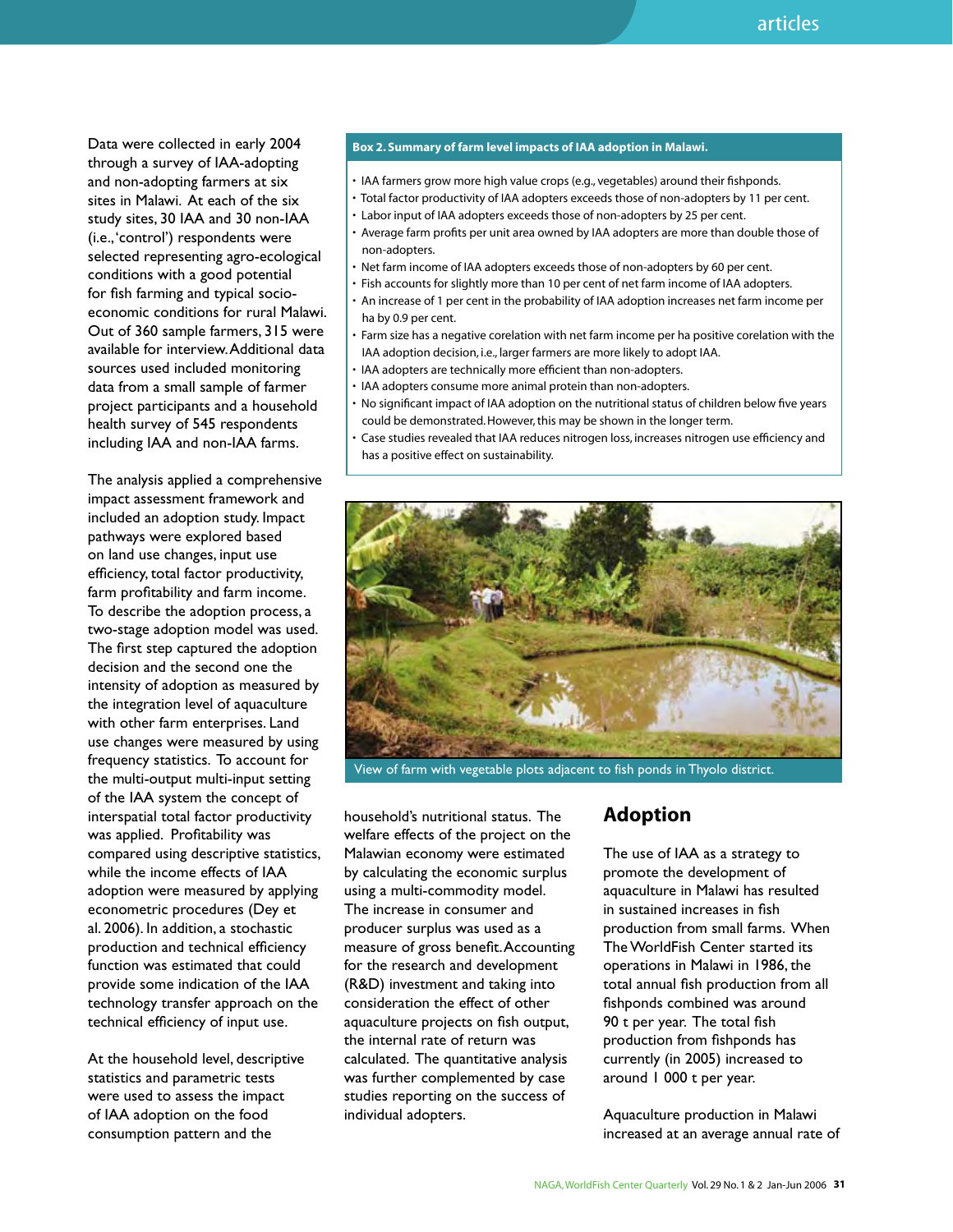7.36 per cent during the period 1970-2001. Much of the increase can be attributed to the dissemination of IAA since 1995. During the phase from 1986 to 1995, i.e., the period when basic research and on-farm trials on IAA technologies were conducted, the annual growth rate was 2.4 per cent. However, after the dissemination of technology (i.e., the years from 1996 to 2001), the annual rate of increase of production was 22 per cent (Dey et al. 2006).

Results of the adoption model analyses showed that the decision to adopt IAA was influenced by several

factors: (i) access to extension; (ii) the intensity of IAA training; (iii) endowment with land; and (iv) farmer age. Conversely, the degree of aquaculture integration, which could also be a measure of the success of the participatory technology transfer concept, was found to be influenced by: (i) irrigation access; (ii) gender; (iii) educational attainment of the household head; and (iv) endowment with land. Hence, the adoption decision is influenced by the project variables, but the level of aquaculture integration is driven by factors external to the project's transfer



Figure 2. Profitability and productivity from farming activities in IAA and non-IAA households in Malawi. The Total Factor Productivity (TFP) index value is 1.33 for IAA farmers and 1.20 for non-IAA farmers.



from fish culture was US\$21/year.

concept. While the analysis provided a good understanding of the adoption process; no exact data on the scale of adoption were available. Hence, the total number of IAA practitioners and what proportion of aquaculture production can be attributed to IAA had to be assumed. Also, no data were available on the uptake of the technology by other development organizations in Malawi and in neighboring countries, although it was reported that these effects exist.

# **Farm Level Impacts**

## **Income from Farming Activities**

Our study of IAA adoption in Malawi found a range of farm level impacts (Box 2). The two major constraints to crop production on smallholder farms in Malawi, low soil fertility and water availability, are to some extent overcome in IAA systems through the role of fish ponds in nutrient recycling and water storage. One of the reasons for the higher income among IAA farmers is the increased cropping intensity (due to increased cultivation of vegetables and other crops). There is a positive association between productivity and profitability, and the level of integration, i.e., productivity and profitability increase as the level of integration increases (Fig. 2).

## **Total Household Income**

The total household income was almost 1.5 times higher for the IAA farmers (average US\$254) compared to the non-IAA farmers' average income of US\$174 (Fig. 3). This difference is mainly due to the difference in farm income (income earned from farming activities) and larger farm size among IAA farmers, IAA farmers had an average farm income of US\$185, which is 1.8 times as much as non-IAA farmers' average of US\$115. Around 80 per cent of the total income of the IAA farmers was derived from farming, compared to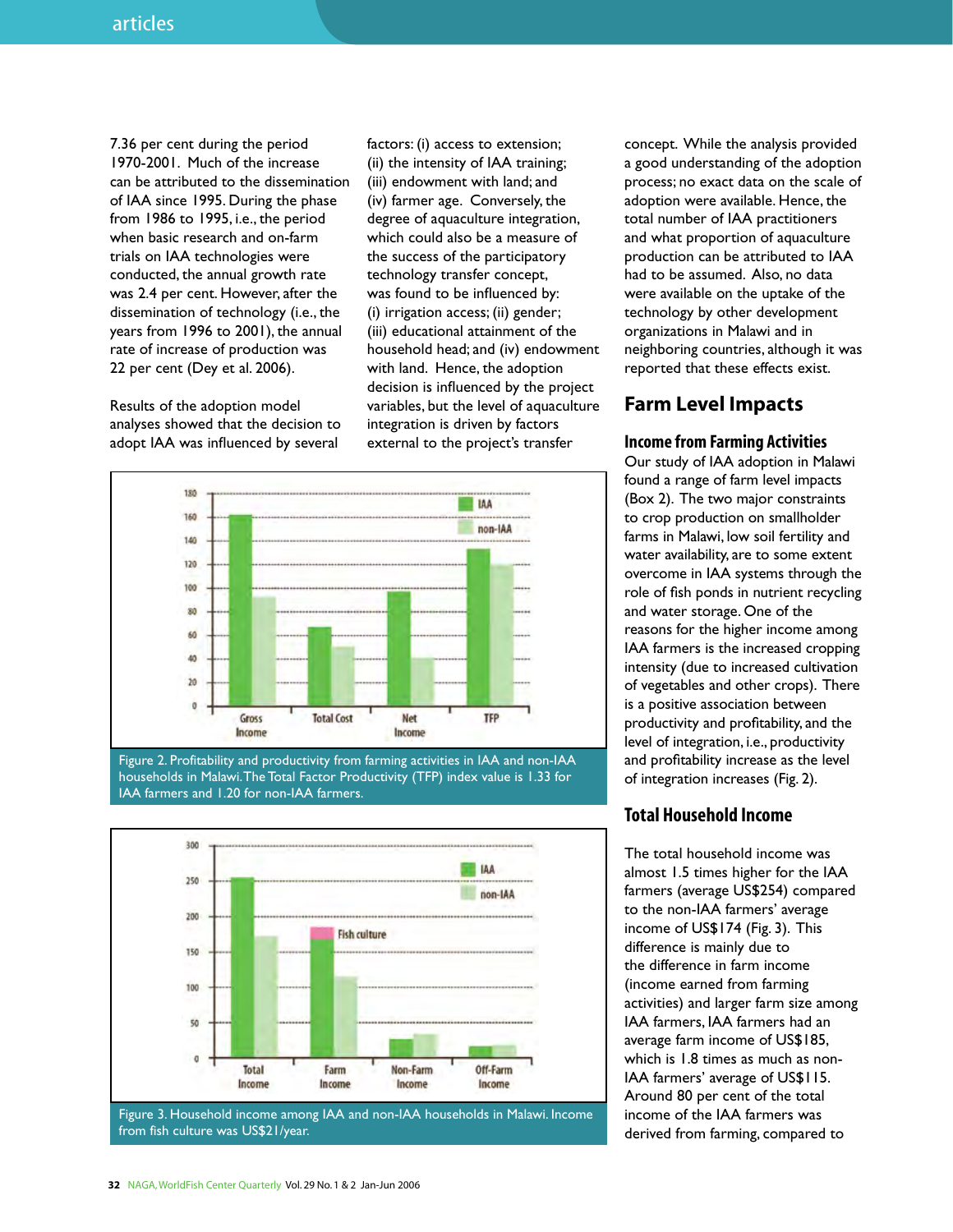only 66 per cent of the total income of non-IAA farmers. Out of the farm income of IAA farmers, an average of US\$21 (about 10 per cent) is directly contributed by fish culture (Fig. 3).

Non-IAA respondents, however, had a higher off-farm income (earned from outside the homestead, e.g., employment or piecework) and more income from non-farm activities (e.g., business within the homestead), though the difference is not statistically significant. IAA practices may require a higher labor input, particularly in initial pond construction. IAA adopters sell less labor (and earn less non-farm income) than non-IAA respondents. The higher off-farm incomes were generally from the sale of labor, and lower for IAA adopters, who invested higher labor amounts on their farm (Box 3).

### **Consumption of Fish and Other Protein Food**

Farmers were requested to indicate the number of times their household had eaten a given type of protein food (beans, meat, dried fish, fresh fish and chicken) during the past month. Overall, dried fish was the protein most frequently consumed, followed by beans and fresh fish (Fig. 4). IAA farming households consumed fresh fish more frequently than non-IAA households and also, on average, stated a higher frequency for all other animal protein foods. Non-IAA farmers consumed, on average, slightly more beans compared to IAA respondents. There was a significant difference between the two groups in the consumption of fresh fish and chicken (Fig. 4). It can be assumed that the consumption of fresh fish (that is more expensive than dried fish) is higher for fishgrowing households that do not have to purchase this food. The higher consumption of chicken can be explained by the higher household income of IAA farmers, which leads

#### **Box 3. Benefits of on-farm labor use in IAA Activities**

IAA farmers use more family labor on-farm than non-IAA farmers. As the productivity of family labor in IAA activities is higher than through alternative opportunities of selling family labor for off-farm activities, the overall return to labor from IAA is higher. Therefore, though non-IAA farmers can generate a higher income from non-farm activities (through sale of family labor) than IAA farmers, overall, IAA farmers will have higher income by using their family labor in IAA practices, and not by selling their labor.



month period preceding the interview (based on recall).

to an increase in purchased animal protein on top of increased on-farm production. However, beans were still the major protein source in terms of the overall quantity consumed monthly for both groups. The low price of beans may be the explanation.

#### **Impact on Sustainability**

Results from RESTORE analyses indicate that farmers who have integrated their farms with fish farming increased enterprise diversity, increased recycling flows among enterprises, increased the overall biomass production, and increased economic efficiency (Lightfoot et al. 1993). While these may vary over time, the overall observable trend on a given farm adopting IAA is that the values of the sustainability indicators tend to increase with time (Lightfoot

and Noble 2001). One underlying hypothesis is that farmers increase their aquaculture knowledge and integrated pond management skills, selecting what fits best in the often variable, agro-ecological and socioeconomic context.

In Fig. 5, the case study farm experienced typical variability over the six years shown here. Two years were affected by drought (1991-92, 1994-95) and the farm was stressed by a severe drought during 1993-94. Although enterprises were affected (reflected in reduced production), the farmer managed to achieve high profit cost ratios during the two latter drought years through IAAenabled strategies such as growing additional varieties of vegetables around ponds using residual moisture from dried-out ponds (Noble 1996).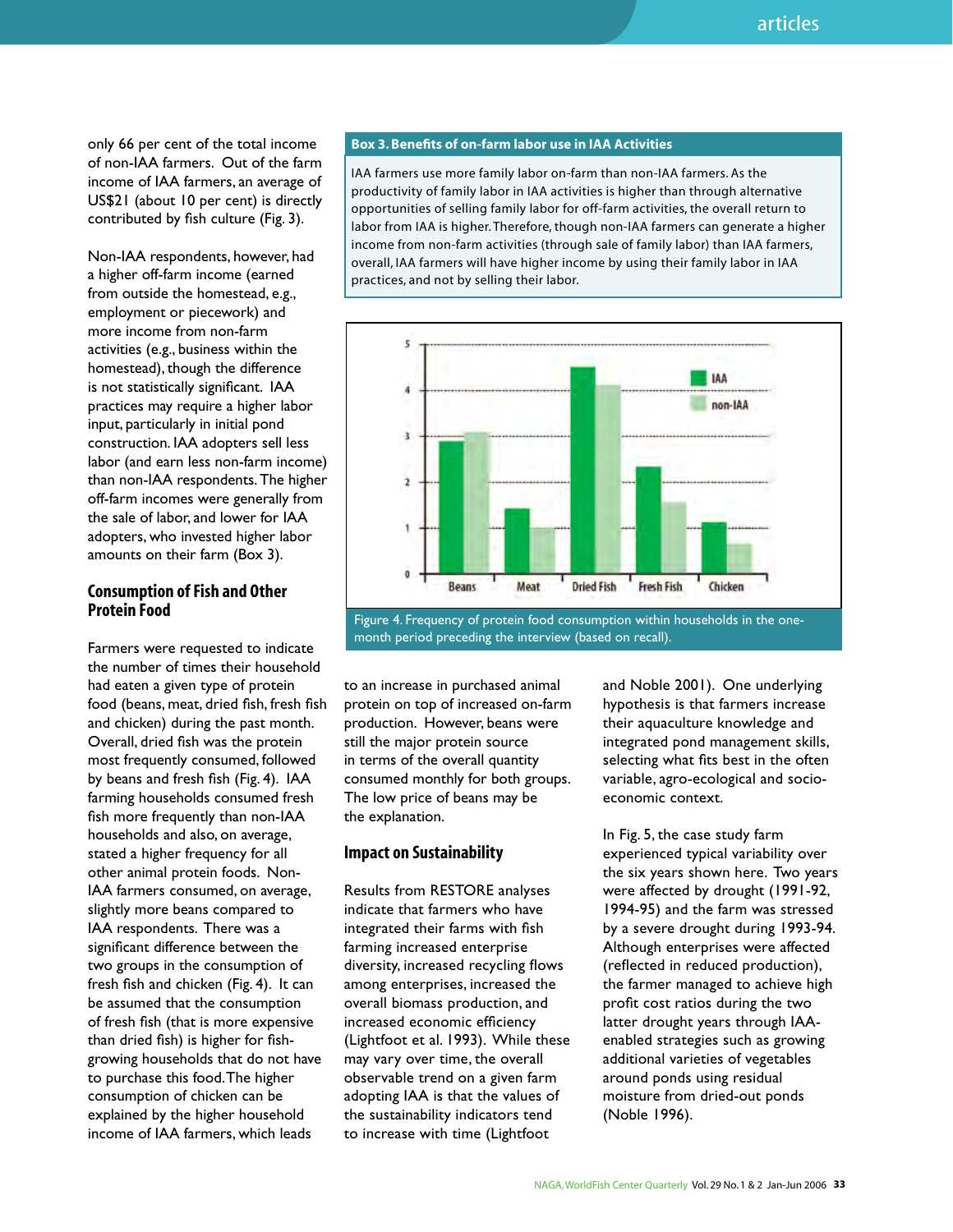

Figure 5. RESTORE 'kite' diagram of four sustainability indicators for the case study farm of Mr. Ishmael Amadu, Malawi.



#### Fish catch demonstration for visiting farmers from Eastern Province, Zambia.

## **Welfare Effects and Rate of Return**

Project benefits and costs are calculated using a number of assumptions. The cost of IAA technology development by The

WorldFish Center was around US\$1.5 million for the entire period from 1986 to 1994. Another US\$100 000 per year was added to account for the costs incurred by the collaborating national aquatic research systems (NARS).

From 1994 onwards, US\$100 000 per year was added to reflect the cost of dissemination activities undertaken by the Government of Malawi and various NGOs.

The supply impact of R&D on IAA in Malawi was estimated from the increase in aquaculture production. Twenty-five percent of the growth was attributed to growth in demand, the remainder divided equally between yield increase and area growth. Assuming that two thirds of the observed growth in aquaculture was attributable to the WorldFish project, a net present value of some US\$800 000, a benefit cost ratio of 1.4, and an internal rate of return of 15 per cent was calculated. Most of the benefits (60 per cent) go to consumers through lower fish prices.

## **Conclusion**

This study is an example of a comprehensive impact assessment framework using a combination of methodological tools to assess the impact of a complex natural resource management R&D project. For the analysis, technology adoption and the impacts on the farm household as well as economy-wide welfare effects of the project were attributed to two separate outputs: (i) an integrated multi-output multi-input technology; and (ii) a technology transfer model.

Though the study shows some of the impacts of this type of project, additional data are required to clearly prove the impact this project had in the fields of human health and the environment.

## **References**

Brummett, R. 2002. Realizing the potential of integrated aquaculture: evidence from Malawi, p. 115-124. In: N. Uphoff (ed.) Agroecological innovations: